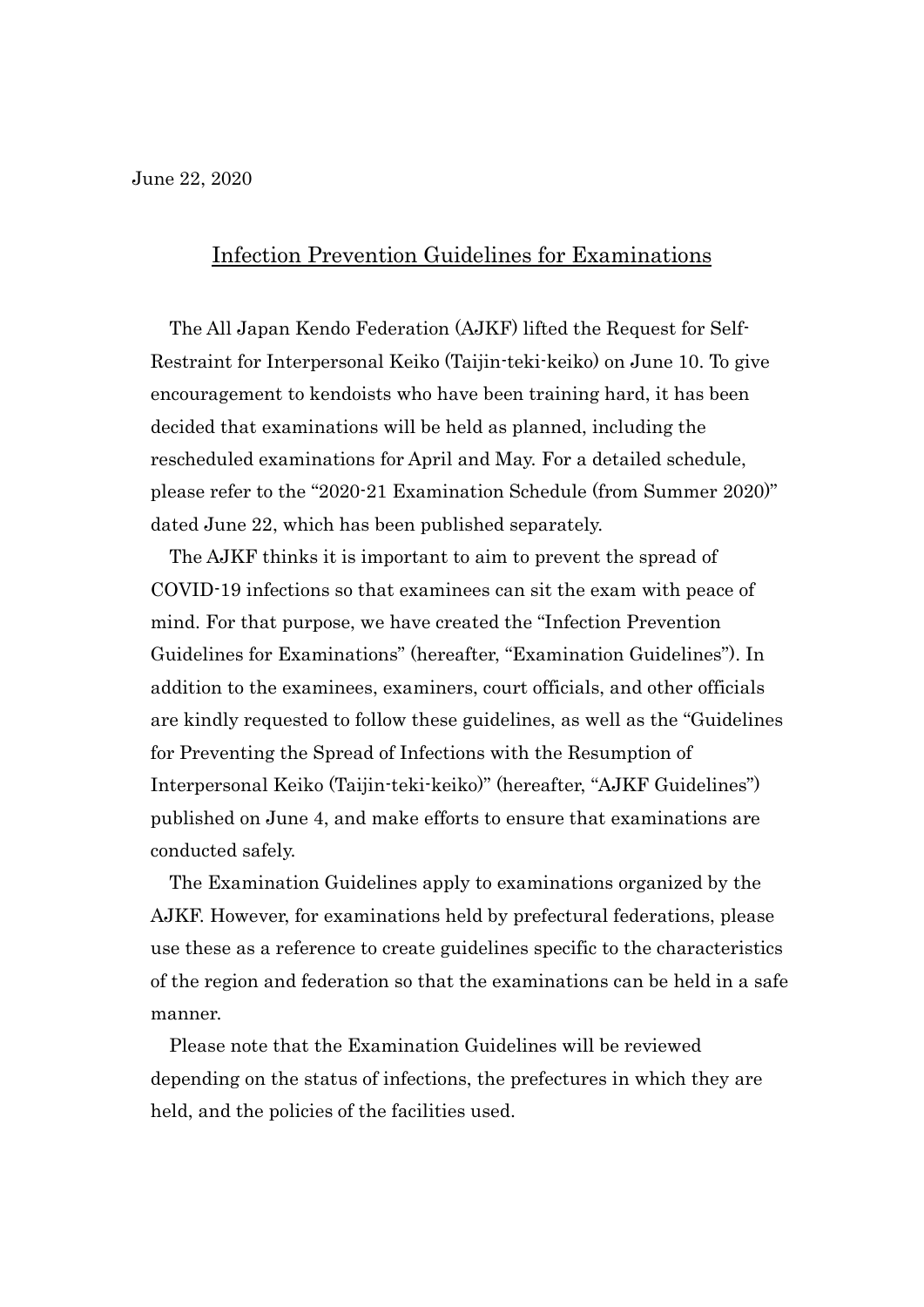# **Guidelines**

## Holding an examination

- 1. When holding an examination meeting, the AJKF shall comply with the policies of the prefecture where the venue is located and the facility where the examination will be held.
- 2. When holding an examination, the AJKF will thoroughly implement the Examination Guidelines for the examinees and officials.
- 3. The AJKF will add leeway into the examination schedule through such measures as lengthening reception time to stop the entrance and reception becoming crowded; lengthening break times to stop toilets and waiting rooms becoming crowded.
- 4. The AJKF will make sure in advance that no persons other than examinees and officials, such as attendants and spectators, attend the examinations.
- 5. Examinees and officials will follow the Examination Guidelines and make efforts to hold the examinations in a safe manner.

## Taking an examination:

- 1. People who meet the following conditions cannot take an examination.
	- A. People with underlying conditions
		- $\bullet$  Underlying conditions refers to people with diabetes, heart disease, chronic obstructive pulmonary disease (COPD), undergoing dialysis, or taking immunosuppressive agents, anti-cancer agents, etc.
		- $\bullet$  If people with these conditions take an examination, consent from a doctor should be obtained beforehand.
	- B. People with a fever. (Even though there are differences between individuals, this generally means a temperature of 37.5˚or above.)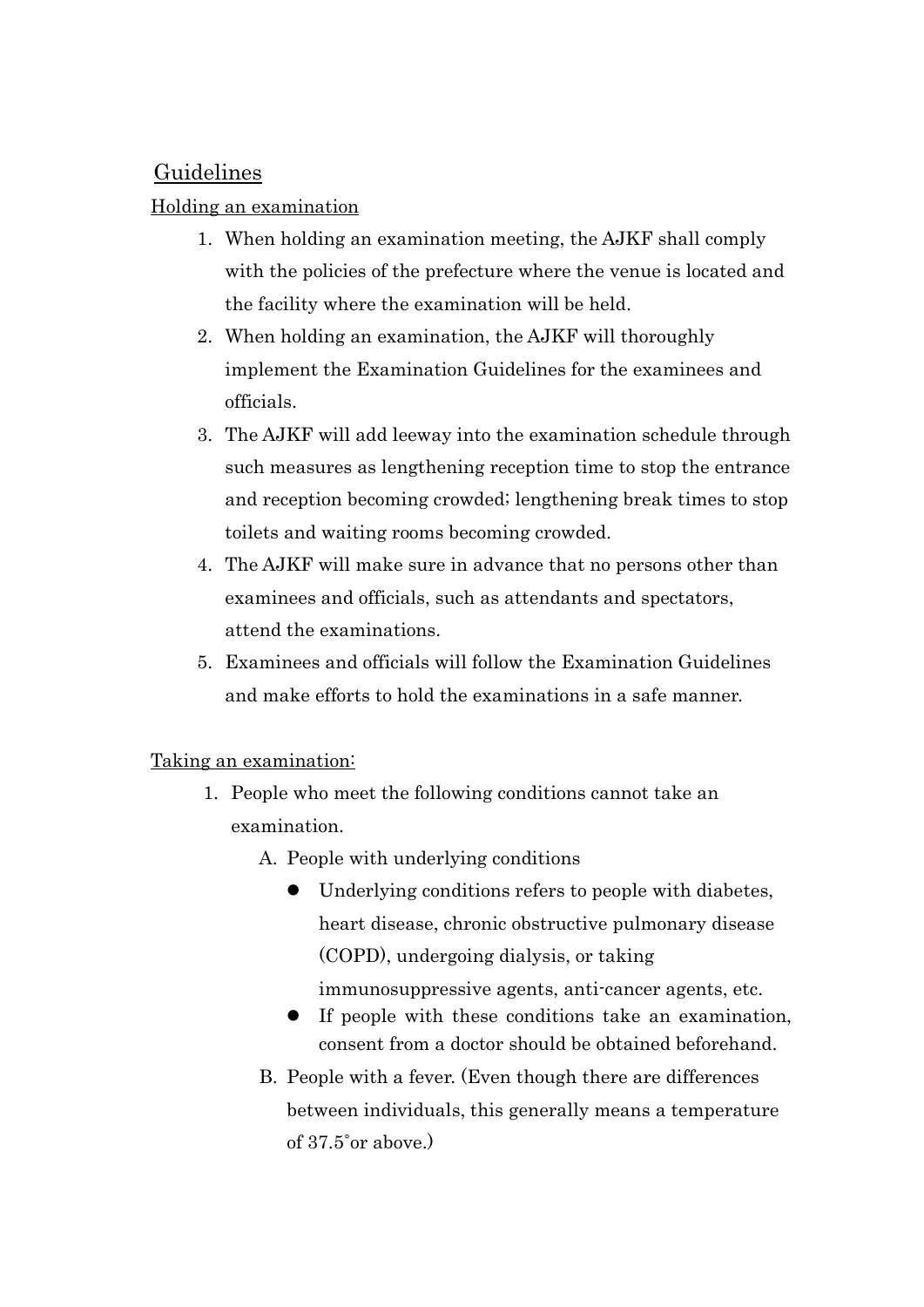- C. People with symptoms such as a fever, cough, or sore throat, or if their condition is different than normal.
- D. People living with a family member or a close acquaintance that is suspected of being infected.
- E. People who within the last 14 days have travelled to or had close contact with a person from a country or region that is restricted by the government, or after entry have had to undergo a period of observation.
- 2. Examinees are required to take their temperature at home on the day of the examination, and write it on the "Examinee Details Form" together with their name, address, and phone number and bring it to the examination venue.
- 3. Examinees are required to bring a Men-mask as well as a homeuse mask.
	- A. Wear a Men-mask during the practical examination. At other times, such as waiting for the practical examination and during the presentation of results, wear the home-use mask. Examinees who are planning to bring a Men-mask are also permitted to wear it at times other than the practical examination.

#### Entering the venue

- 1. To prevent the spread of infections, examinees are requested to wear a mask to and from the examination venue.
- 2. If you are allowed to come to the venue by car, change clothes in the car beforehand to stop the examination venue getting too crowded.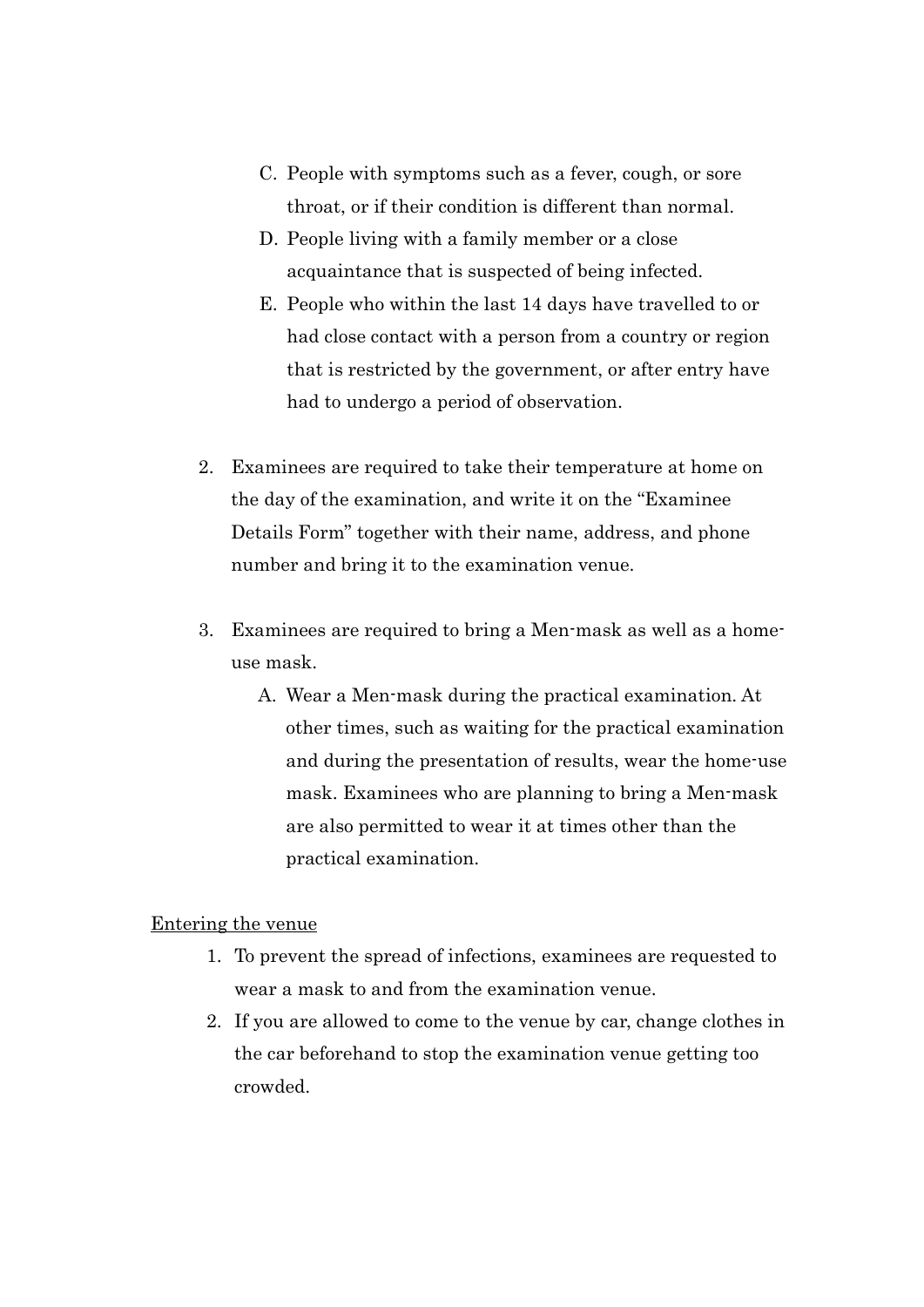- 3. The AJKF shall consider making the entrance wider and placing officials so that examinees do not line up when they enter the venue.
	- A. If it is unavoidable that people line up, tape shall be placed at 2m intervals outside the entrance.
	- B. Officials will be positioned appropriately to organize the lining up.
- 4. When examinees enter the venue, they must present the Examinee Details Form.
	- A. If examinees do not bring the Examinee Details Form, as a rule, they will not be allowed to enter the venue.
	- B. Spectators and attendants are not allowed to enter the venue.
- 5. Disinfect hands with the alcohol spray that placed at the entrance.
- 6. The AJKF will take examinees' temperatures using a noncontact thermometer.
	- A. People whose temperature is 37.5˚C or over will not be allowed to enter.

## Important points for inside the examination venue

- 1. Examinees and officials shall exercise physical distancing by keeping at least 1m (2m if possible) away from other people.
- 2. Excluding the time of the practical examination when they should wear a Men-mask, examinees should wear a mask at the examination venue. Officials should wear a mask and a face shield.
- 3. Even when inside the examination venue, examinees and officials should wash their hands, gargle, and use alcohol disinfectant. Close the lid when flushing the toilet.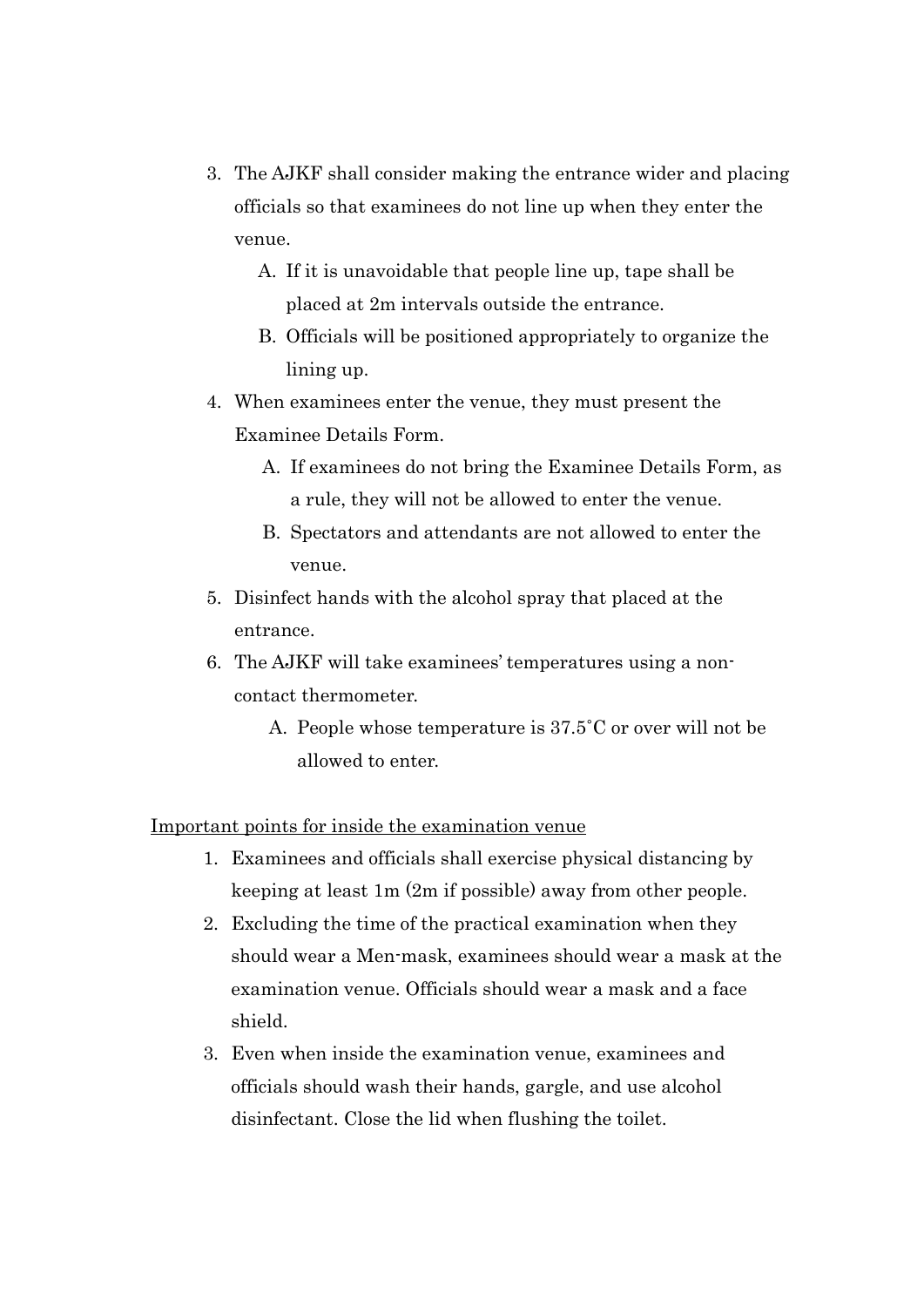4. The AJKF will secure as many places for hand washing and gargling as possible, and place alcohol for disinfection in as many places as possible.

#### Reception, changing, and examinee explanations

- 1. After entering the venue, examinees must register. At reception they must submit the Examinee Details Form.
- 2. To avoid becoming crowded, each venue must have two receptions with examinees divided in half between them depending on their birthday. This must be clearly displayed at reception so that the division of examinees proceeds smoothly. The time of the examinees' explanation must also be displayed (see 6 below).
- 3. To keep people at an appropriate distance from each other, tape must be put on the floor at 2m intervals.
- 4. If reception is becoming crowded, limit the number of people who can enter the venue.
- 5. When reception has finished, move to the seating area (changing room for women), change into *kendo-gi* and *hakama* and wait.
	- A. So that the seating area does not become crowed leave one or more empty seats between people.
	- B. To stop the women's changing room becoming crowded, divide into two halves to use. After changing, move to the seating area for the examinees' explanation.
- 6. The AJKF will conduct the examinees' explanation at the seating area.

Calling examinees, distributing examinee numbers, waiting for the practical examination

> 1. The first half of examinees (as described in Reception, changing, and examinee explanations 2 above) will be called to assemble with the AJKF deciding the examinees' numbers.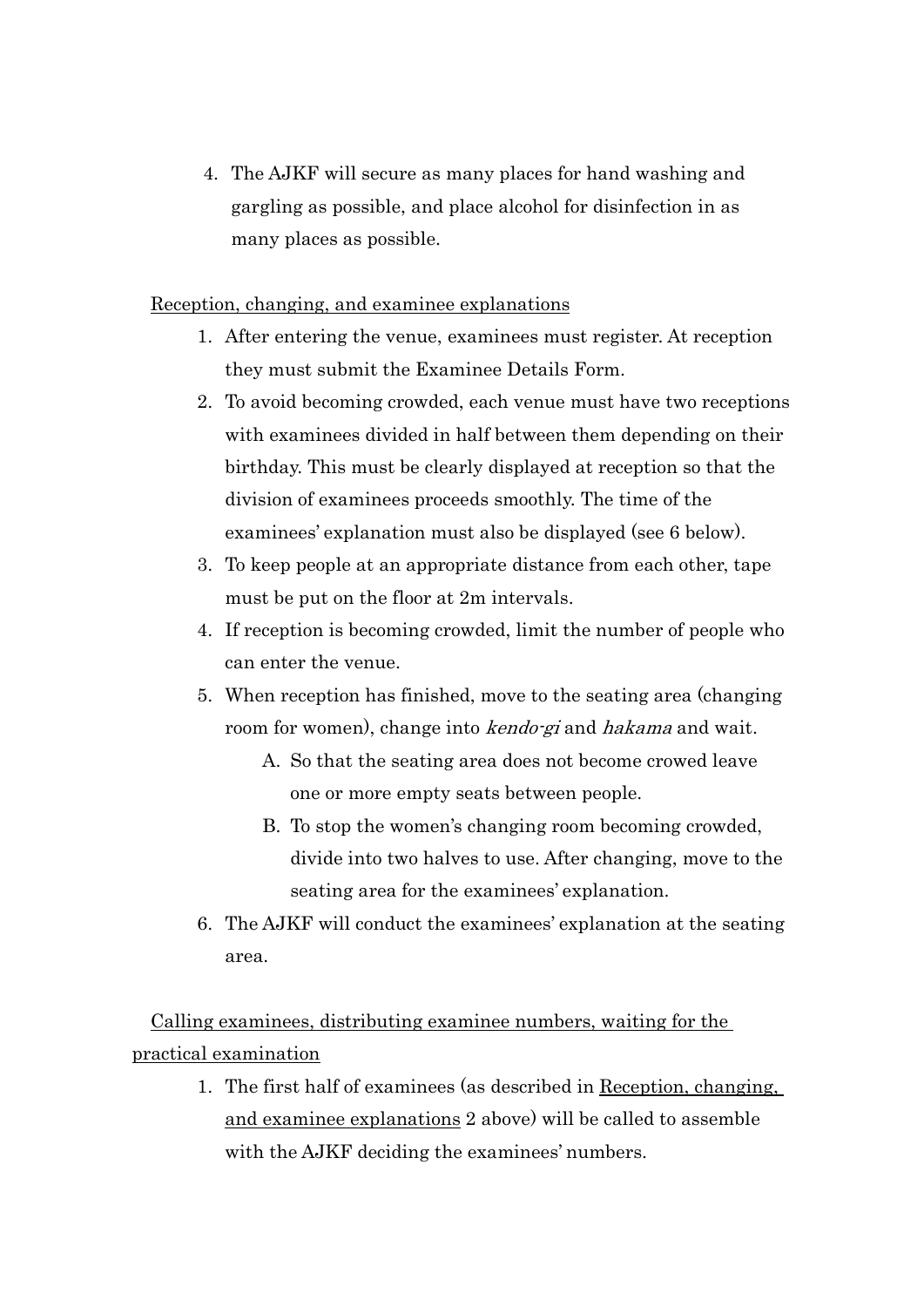\*The second half of examinees will wait in the seating area.

2. The first to fifth groups of examinee numbers will assemble by the court.

> \*The sixth to tenth groups of examinees will assemble when the practical examination of the third group has finished. Their examinee number will be decided and then they will wait.

- 3. The second half of examinees (as described in Reception, changing, and examinee explanations 2 above) will follow the same procedure as described above for the first half.
- 4. Alcohol spray will be placed at the entrance to the examination court. When entering the court area, examinees will disinfect their hands.

### Practical examination

- 1. Examinees must wear a Men-mask for the practical examination.
- 2. The first to third groups of examinees will put on their men and wait at the designated place or sit down. The fourth and fifth groups will wait in the designated place. All waiting examinees do not need to move.
- 3. When the third group has finished, the sixth group will put on their men.

#### Announcement of passing the practical examination

1. When the tenth group has finished, an announcement of those who passed will be made. The morning group will be divided into a first and second half which consist of ten groups each. Therefore, two announcements for passing the practical examination will be made. The same applies to the afternoon group.